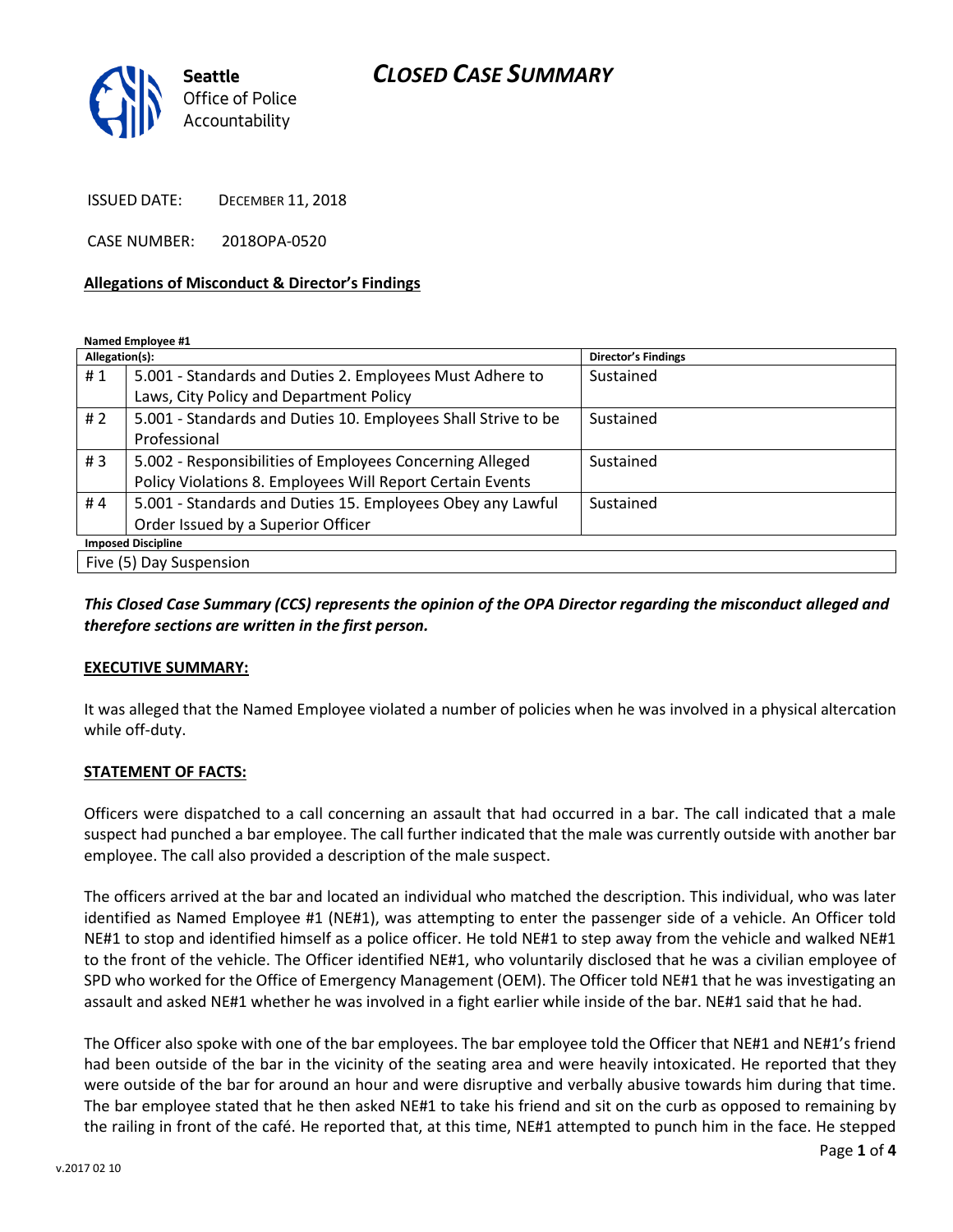# *CLOSE CASE SUMMARY*

OPA CASE NUMBER: 2018OPA-0520

back and was able to block much of the punch; however, NE#1's fist still grazed the left side of his face. The bar employee reported shoving NE#1 back to prevent a further assault. The bar employee stated that his manager then ordered him to come back inside of the bar and he walked in that direction. While he was doing so, NE#1 tried to unsuccessfully kick him. A security guard from another bar restrained NE#1 and allowed the bar employee to walk away.

Both the bar employee and his manager told the responding officer that they were not interested in pursuing assault charges against NE#1, but that they wanted him trespassed from the bar. The manager later informed NE#1 that he was not to return there and NE#1 stated that he understood.

A Sergeant came to the scene to screen the incident. The Sergeant indicated that he was briefed as to what had occurred by the Officer. The Officer told the Sergeant that NE#1 had assaulted the bar employee but that the bar only wanted NE#1 trespassed and was not interested in pursuing criminal charges. The Sergeant reported that he spoke with NE#1 at the scene. He stated that he confirmed that NE#1 was a Department employee. He stated that he also advised NE#1 that the assault was going to be investigated and asked for NE#1 to provide the name of his direct supervisor so that the Sergeant could notify the supervisor of the incident. NE#1 refused to do so. The Sergeant then ordered NE#1 to provide this information and NE#1 again refused to do so.

The incidents that preceded the law enforcement response to this incident, including the assault, were not captured on video. However, the interactions between NE#1, the Officer, and the Sergeant were recorded on Body Worn Video (BWV). The BWV reflected that the Sergeant asked NE#1 for his supervisor's name multiple times. NE#1 ultimately told him that he did not believe that this information was relevant and did not provide it.

The BWV also captured NE#1's conversation with the Officer. NE#1 stated that he was outside with his friend, who was inebriated, when a bar employee came outside and punched him in the face. He told the Officer that he then went after the bar employee and the bar employee then re-entered the bar. Based on OPA's review of the BWV, NE#1 was clearly intoxicated at the time that he was contacted by the police. The Officer questioned NE#1's account of the incident, asking him why the bar employee would have attempted to assault NE#1, apparently for no reason and an hour after their initial interaction. NE#1 did not have a response to this question. At this time, NE#1's friend was passed out in the rear of their vehicle.

The Officer then spoke with the bar employee. The bar employee verified that NE#1 had attempted to assault him. The Officer also spoke with the bar manager, who corroborated the bar employee's statement. Both individuals contradicted NE#1's account that the bar employee was the primary aggressor.

When NE#1 refused to provide his supervisor's name to the Sergeant, the Sergeant informed him that he would be initiating an OPA complaint based on this incident. The Sergeant did so and this OPA investigation ensued.

### **ANALYSIS AND CONCLUSIONS:**

**Named Employee #1 - Allegation #1** *5.001 - Standards and Duties 2. Employees Must Adhere to Laws, City Policy and Department Policy*



**Seattle**

*Office of Police Accountability*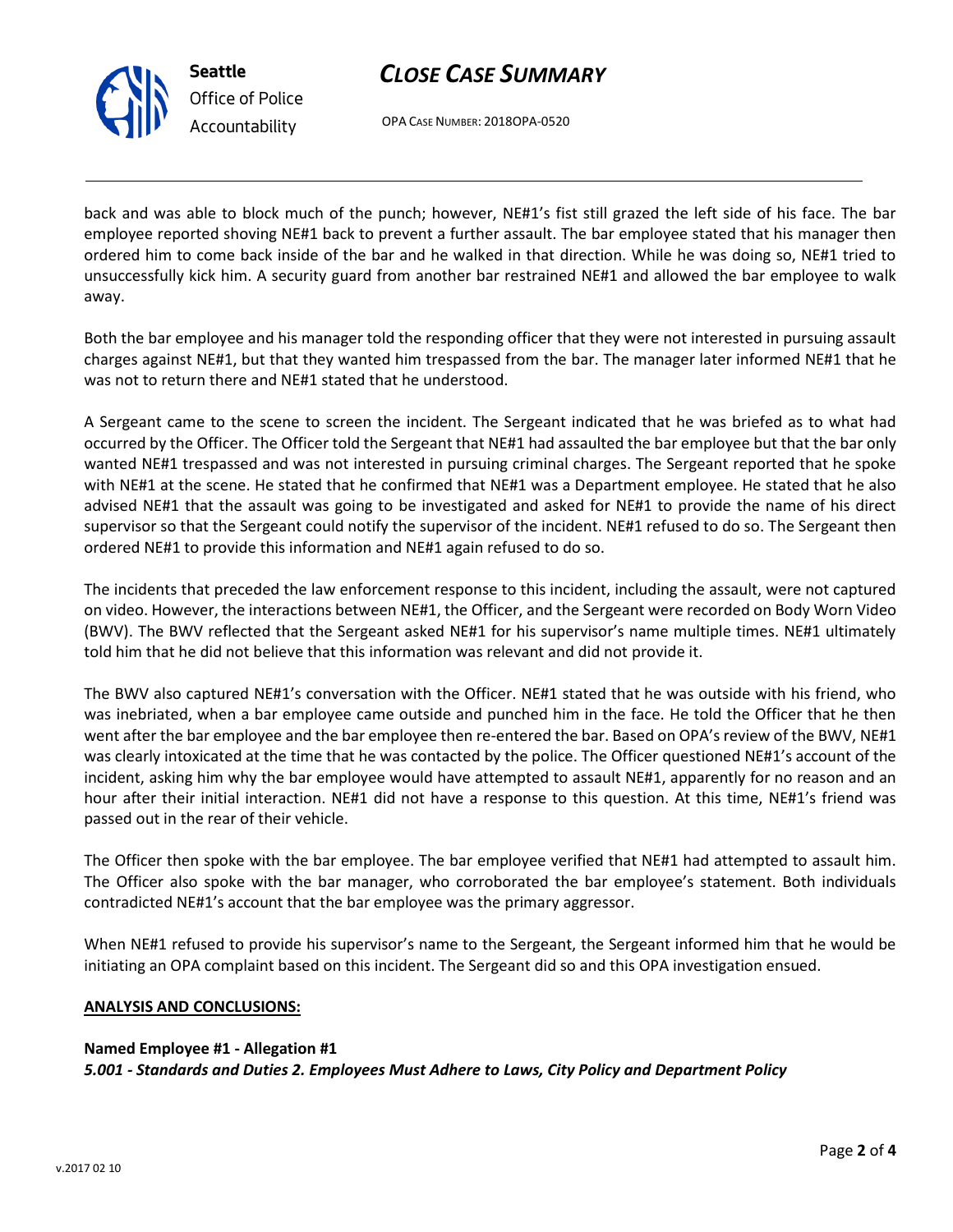

# *CLOSE CASE SUMMARY*

OPA CASE NUMBER: 2018OPA-0520

It was alleged that NE#1's conduct during this incident violated the law, as well as multiple policies. SPD Policy 5.001-POL-2 states that employees must adhere to laws, City policy, and Department policy.

First, I find, when applying a preponderance of the evidence standard, that there was probable cause to believe that NE#1 assaulted the bar employee. Notably, there were multiple witnesses who supported this account of how the incident unfolded. NE#1's explanation – that the bar employee sought him out after an hour and initiated the assault – makes no sense and is not supported by the record. Moreover, I note that NE#1 was admittedly intoxicated, which lessens his credibility in my opinion.

Second, I find that NE#1's conduct violated multiple provisions of OEM's Administrative Policy and Procedures Manual. Most notably, he acted contrary to policies set forth in Sections 7.1 and 7.2. That being said, as these policy sections mirror the Departments' regulations set forth in SPD Policies 5.001-POL-10, 5.002-POL-8, and 5.001-POL-15, this specific conduct is addressed below rather than here.

However, as there was probable cause to find that NE#1 engaged in criminal activity, I recommend that this allegation be Sustained on that ground.

Recommended Finding: **Sustained**

### **Named Employee #1 - Allegation #2** *5.001 - Standards and Duties 10. Employees Shall Strive to be Professiona*l

SPD Policy 5.001-POL-9 requires that SPD employees "strive to be professional at all times." The policy further instructs that "employees may not engage in behavior that undermines public trust in the Department, the officer, or other officers." (SPD Policy 5.001-POL-9.) The policy further states the following: "Any time employees represent the Department or identify themselves as police officers or Department employees, they will not use profanity directed as an insult or any language that is derogatory, contemptuous, or disrespectful toward any person." (*Id*.)

NE#1's conduct in this incident, which included engaging in a physical assault while intoxicated and refusing to provide the name of his supervisor when requested, violated the Department's professionalism policy. This is the case regardless of whether the conduct was off-duty. Indeed, as indicated in both this policy and in Section 7.1 of OEM's Manual, the Department's expectations of an employee's professionalism apply regardless of the employee's "duty status."

NE#1's behavior undermined public trust in himself, as a Department employee, as well as in the Department as a whole. As such, I recommend that this allegation be Sustained.

Recommended Finding: **Sustained**

#### **Named Employee #1 - Allegation #3** *5.002 - Responsibilities of Employees Concerning Alleged Policy Violations 8. Employees Will Report Certain Events*

SPD Policy 5.002-POL-8 states that where a Department employee is the subject of a criminal investigation, that employee shall report this information to a supervisor in writing and as soon as practical. In defining "as soon as